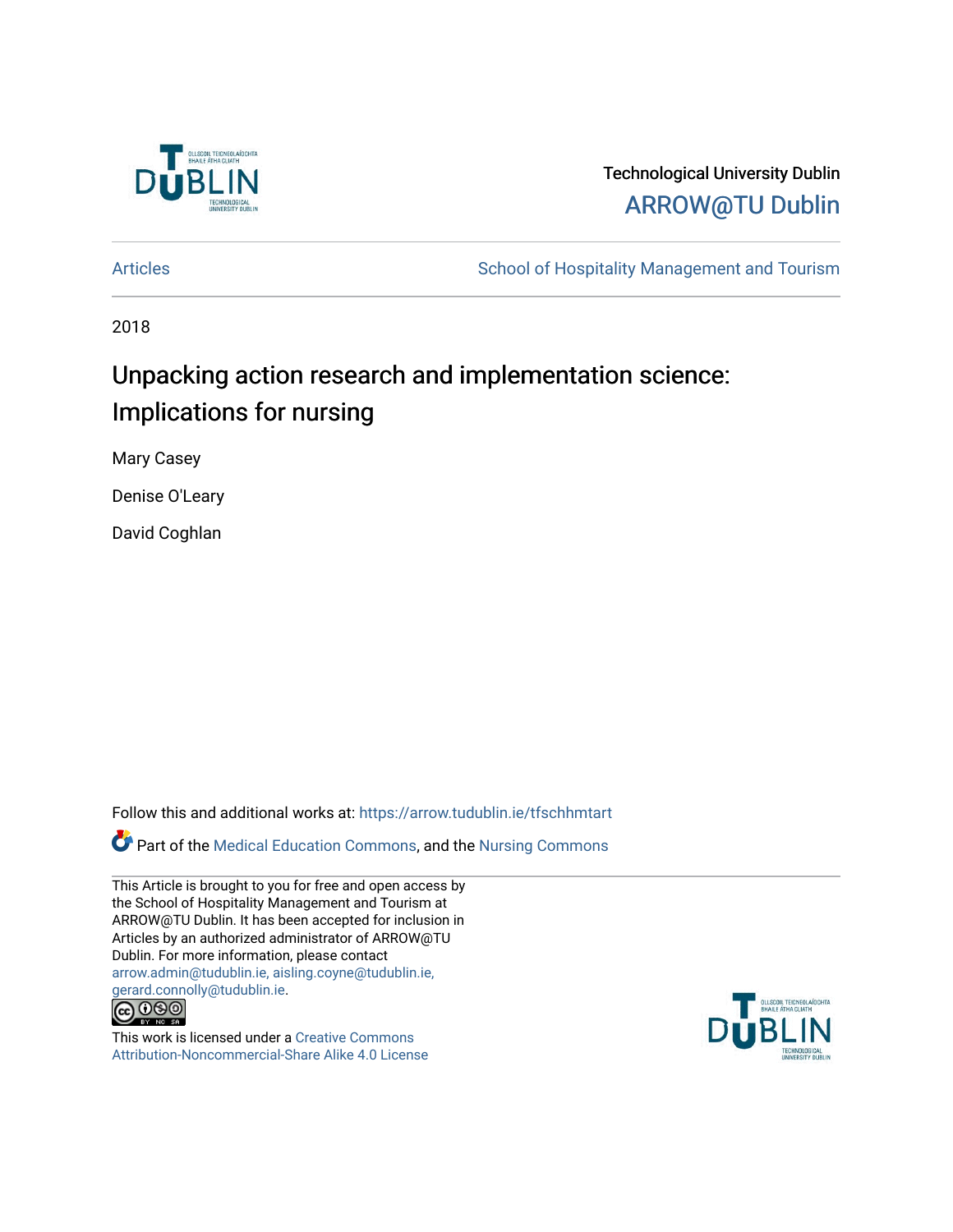DOI: 10.1111/jan.13494

## DISCUSSION PAPER

## WILEY JAN

# Unpacking action research and implementation science: Implications for nursing

Mary Casey<sup>[1](http://orcid.org/0000-0003-3305-0074)</sup> | Denise O' Leary<sup>2</sup> | David Coghlan<sup>3</sup>

1 UCD School of Nursing, Midwifery & Health Systems, University College Dublin, Belfield, Ireland

<sup>2</sup>School of Hospitality Management and Tourism, Dublin Institute of Technology, Dublin, Ireland

<sup>3</sup>Trinity Business School, Trinity College Dublin, Dublin, Ireland

#### **Correspondence**

Mary Casey, UCD School of Nursing, Midwifery & Health Systems, University College Dublin, Belfield, Ireland. Email: Mary.Casey@ucd.ie

### **Abstract**

Aim: The aim of this study was to unpack the key concepts of action research and implementation science thereby enabling appropriate use of these methods in nursing.

Background: A key issue in action research is not so much the methodology employed to gather data/evidence but who decides the research agenda and who benefits from it. Implementation science is a way to ensure that evidence is translated into practice. The question arises as to how action research and implementation may be understood in relation to one another in nursing.

Design: Discussion Paper

Data sources: This discussion paper is based on our own experiences and offers an exploration of action research and implementation science with the aim of clarifying what each involves and what synergies, if any, exist between them.

Implications for Nursing: Using action research to secure the voice of patients in their own care is essential to delivering quality nursing care. Using implementation science frameworks to get research evidence into practice is effective. Familiarity with both these concepts may enable their improved use and have a positive impact on quality of care.

Conclusion: There is a tension between action researchers and the protagonists of implementation science related to perceived "trade offs" between what constitutes "science" and the necessity of community participation. Nevertheless, the use of an implementation science framework in an action research approach can reduce the research practice time lag and action research provides sound theoretical and philosophical underpinnings that can be used by those in the implementation science field.

#### **KEYWORDS**

action research, evidence-based practice, implementation science, nursing practice

## 1 | INTRODUCTION

The presence of gaps between knowledge and practice is well documented and both action research and implementation science attempt to overcome this. Action researchers are looking to close the culture gap and close the distance between researcher and

practitioner. Implementation science is considered the way to ensure that research evidence is translated into practice. In that regard implementation science emphasizes the implementation element than on its contribution to knowledge creation. In comparison, action research attempts to give consideration to both the action and the research element of that action.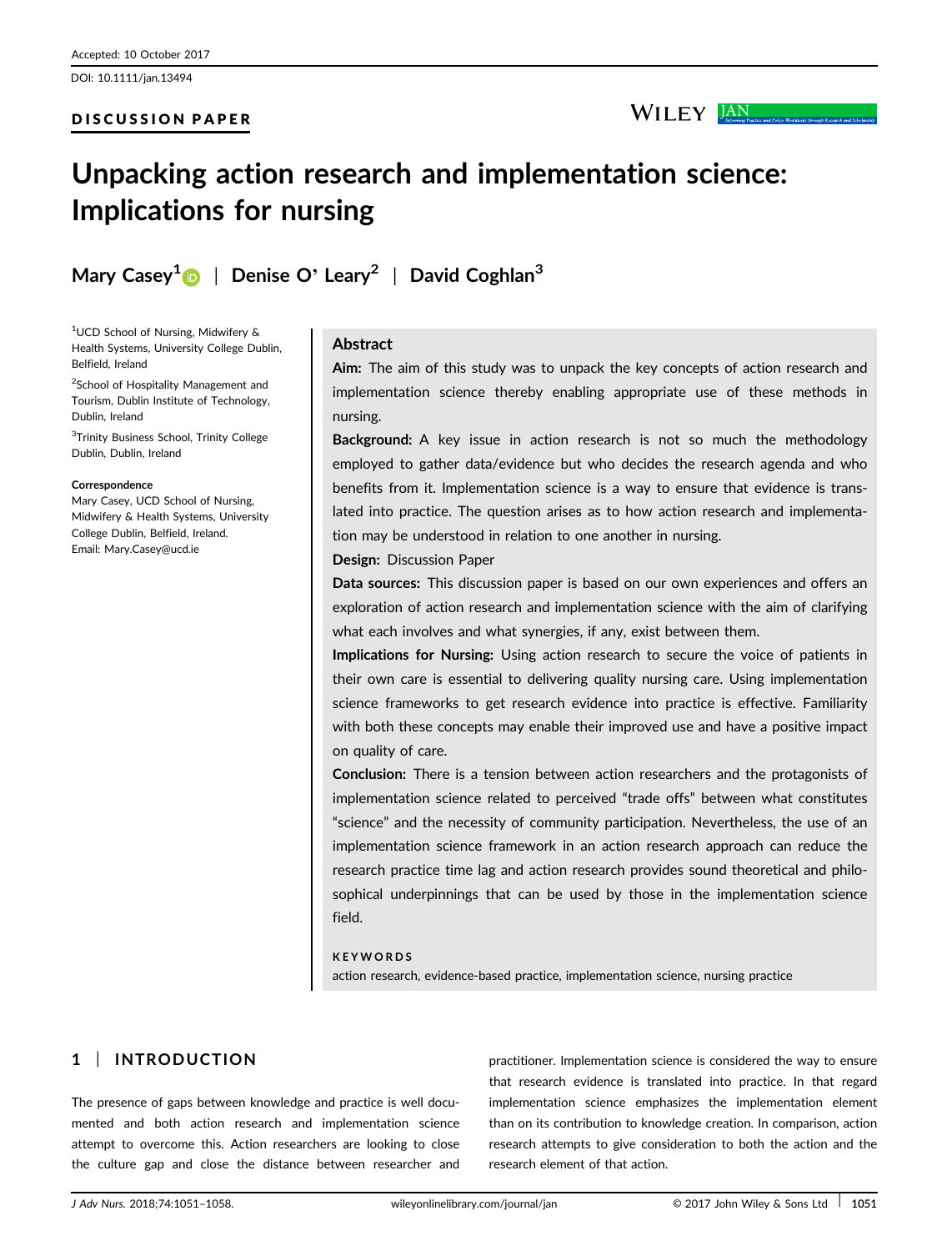$1052$  | M/H EM  $\overline{IMN}$  | CASEY ET AL.

Action research has its origins in Aristotelian praxis, pragmatic philosophy, phenomenology, constructivism, Lewinian social psychology and finds expression in several modalities, such as action science, appreciative inquiry and clinical inquiry/research (Coghlan, 2011). Action research works within an extended epistemology and seeks to generate practical knowledge in the present tense through cycles of constructing, planning, taking action and evaluating action (Coghlan & Shani, 2017). In its original form, action research consists of cycles of planning, action and fact-finding, preceded by a pre-step (Lewin, 1997; Lewin 1946). The pre-step consists of articulating an objective and reconnoitring the situation. Planning involves developing a project plan and a decision regarding the first step. Taking action starts with taking that step and fact finding is concerned with evaluating learning and to ensure that the next cycle builds on the positive and addresses any issues. So there is a continuing "spiral of steps, each of which is composed of a circle of planning, action and fact-finding about the result of the action" (Lewin, 1997 p.144).

Implementation science originated from practice-based evaluations in relation to health care that were undertaken in the 1960s and 1970s to understand problems with the implementing national initiatives in the United States (Lobb & Colditz, 2013). It is defined as "the scientific study of methods to promote the systematic uptake of research findings and other evidence-based practices into routine practice and, hence, to improve the quality and effectiveness of health services and care" (Eccles & Mittman, 2006:1). It is more concerned with practical implementation than theoretical foundations although, according to Nilsen (2015 p.1) implementation science acknowledges "the need to establish the theoretical bases to facilitate implementation" and as such there is "mounting interest in the use of theories, models and frameworks to gain insights into the mechanism by which implementation is more likely to be successful".

This discussion paper is based on our own experiences and offers an exploration of action research and implementation science with the aim of enabling nurses to understand both methods and to draw on the more appropriate approach or combination of approaches to facilitate getting evidence or a change into practice. Each of the three authors have extensive experience in undertaking action oriented research projects at international, national and local level. In addition, we have supervised PhD and Masters nursing, medicine and allied health students undertaking change initiatives. The majority of those students have used action research but some have used implementation science. These projects include the development and implementation of various patient assessment tools across different clinical areas, the implementation of standards of care in a variety of clinical, rehabilitation and long term care settings, supporting informed choice for clients and patients and developing new work practices and procedures.

Our experience has highlighted that there is some confusion among researchers and participants about the two approaches. Thus, in this paper, we will explore the features of action research and implementation science, as well as the lessons we have learnt from our experience with both approaches.

#### Why is this research or review needed?

- Getting research evidence into practice for a more effective and sustainable healthcare service is critical for nurses. Consequently, nurses need to be familiar with action research and implementation science.
- Nurses should be informed of the application of action research and implementation science framework in context of ensuring the voice of the patient has currency when translating evidence based practice into quality care
- This paper offers new insight into the benefits of using an implementation science framework as part of an overall action research approach when considering how to improve patient care

#### What are the key findings?

- The use of an implementation science framework within an action research approach can reduce the research practice time lag.
- As action research incorporates a process approach towards implementation, it has the potential to address some deficits in implementation science
- Implementation science focuses on implementing research evidence in healthcare practice and policy-making while action research has a broader focus on what is researched and for whom, who creates what is researched and how those most affected are codesigners, co-implementers, co-evaluators, in short, are co-researchers in the entire process.

### How should the findings be used to influence policy/practice/research/education?

- The presence of gaps between knowledge and practice is well documented and a range of approaches such as action research and implementation science attempt to address this
- Implementation and evaluation should be considered in the research design as well as the inclusion of end-users. These concepts are embodied in action research. Hence implementation science could benefit from an action research process approach.
- In the context of nursing care getting the "tried and tested" evidence into practice becomes imperative particularly if the anticipated outcome is a clinical improvement in patient care. Therefore, the more that is learnt about the process of implementation, the more likely it is that implementation will be successful.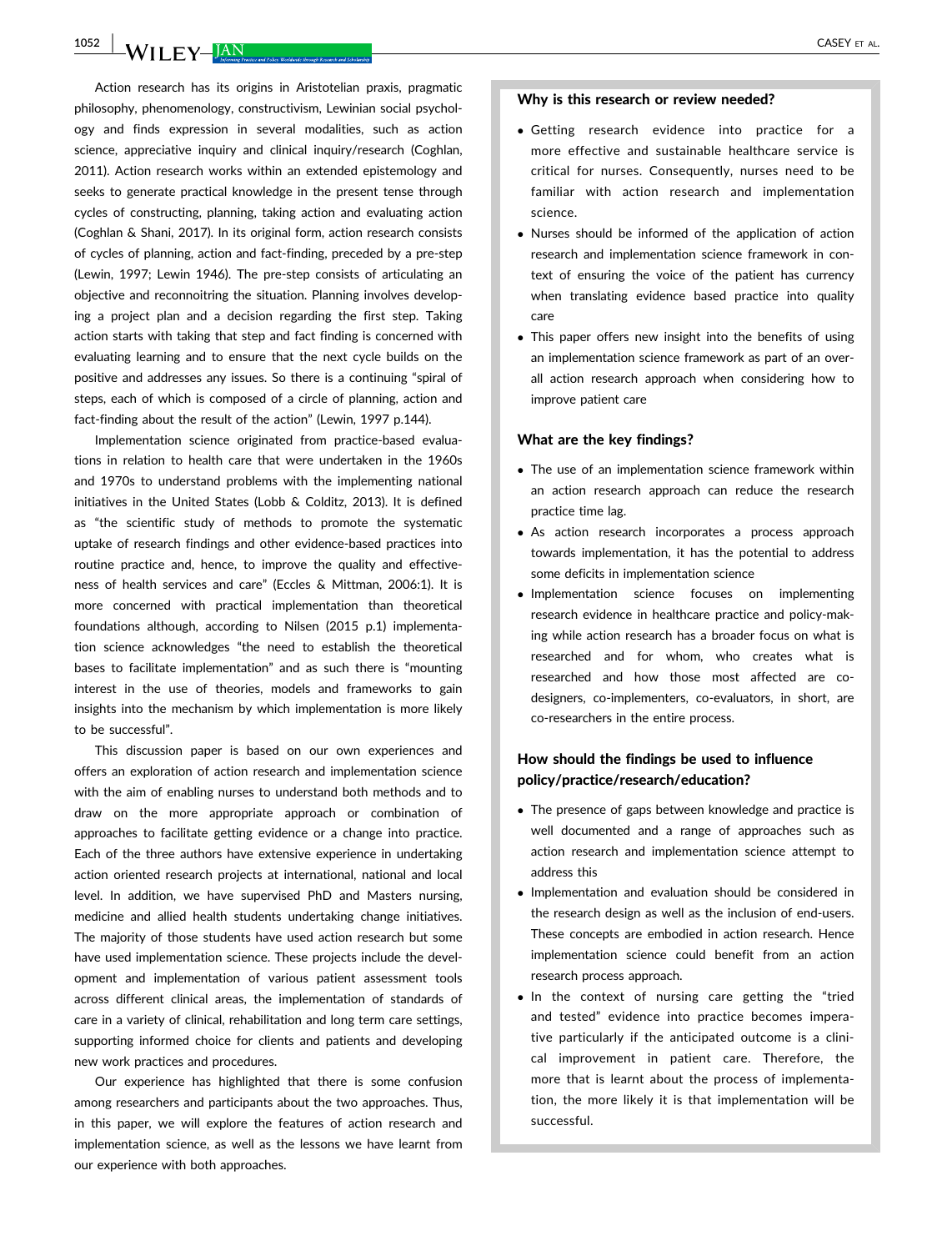## 1.1 | Background

Action research is an approach to research which aims at both taking action and creating knowledge or theory about that action. Torbert (1991 p.220) refers to action research as "a kind of scientific inquiry conducted in everyday life". The outcomes are in the realms of both action and research, unlike traditional research approaches where action is not an aim and creation of knowledge is the focus. Greenwood (2007 p.131) provides the following definition:

> Action research is neither a method or a technique; it is an approach to living in the world that include the creation of areas for collaborative learning and the design, enactment and evaluation of liberating actions...it combines action and research, reflection and action in an ongoing cycle of co-generative knowledge.

At the core of action research is a participatory worldview that asks human persons to be both embedded and reflexive, to be explicit about the perspective from which knowledge is created, to see inquiry as serving what Reason and Torbert (2001 p.3) refer to as the "the flourishing of human persons, communities and the ecologies of which they are part". A primary purpose of action research is the production of knowledge that is both useful and practical in everyday life (Coghlan, 2016).

Action research not only seeks to generate practical knowledge it also includes the creation of areas for collaborative learning where the research is with, rather than on or for people and the people are co-researchers and co-inquirers rather than subjects. In this sense, it is a liberating action and challenges traditional science in several ways. Because power is shared with participants the existing status quo, which places knowledge and policy development firmly in the domain of researchers and policymakers, is subverted. There is an epistemological assumption in action research that research should not only describe, understand and explain the world but also change it (Reason & Bradbury, 2008). Accordingly, a core value of the participative nature of action research is that the co-researchers and coinquirers co-design, co-implement and co-evaluate. Therefore, action research should be judged using the epistemological and ontological foundation of action-based research rather than through the lens of the positivist paradigm. Thus, as Levin (2003) argues, action research contributes to scientific discourse in a unique way due to its solutions-focused emphasis on co-generation of meaning and knowledge, participatory action and real problems encountered by participants.

#### 1.2 | Varieties and prevalence of action research

Action research has grown, since its emergence in the 1940s, into a family of approaches, each of which is linked to a particular scholar and which places emphasis on a particular context or practice within the broad value system described above, for instance, action science, appreciative inquiry, cooperative inquiry, learning history (Coghlan, 2010). Selecting a modality in a given situation requires insight into not only the modality itself but also to what might be required to inquire rigorously in a given situation (Coghlan, 2010).

The growing prevalence of action research appears to be related to the inability of positivism to embrace the social context where people mutually construct meaning and also to the way positivism regards participants as passive subjects. Williamson and Prosser (2002) claim the increased application of action research in healthcare settings has to do with the failure of the biomedical approach to provide solutions in the health and illness context. Morrison and Lilford (2001:448) advocate action research methodology in the health services stating that "as health services present a highly constrained environment for the researcher, some of the ways of working pioneered by action research could, if adopted by mainstream researchers, make their findings more readily useable by health care professionals and managers". An advantage of using action research in healthcare practice is that action research goes beyond a description towards implementation as it brings together action and reflection, theory and practice, in participation with others, to find solutions that are of mutual concern to those involved and to generate actionable knowledge (Coghlan & Casey, 2001).

#### 1.3 | Implementation science

Implementation science focuses on promoting the systematic uptake of research into healthcare practice (Eccles & Mittman, 2006; Nilsen, 2015). Acknowledging the gap between what is established to improve patient care and what is used in daily practice, has led to the expanding interest in knowledge translation and particularly in the ways action can be enhanced by practitioners. Implementation science is a practical approach to understanding, reflecting on and evaluating project planning and implementation (Babbie, 2013; Rycroft-Malone et al., 2013). In creating this understanding of the implementation process the evaluation can provide contextually rich information on if and how evidence is implemented in practice (Damschroder & Lowery, 2013; Kitson et al., 2008; Rycroft-Malone et al., 2004). Therefore, implementation science needs to be understood as a non-linear continuous, interactive process, involving "agents" (May, 2013), working within a "context" (Rycroft-Malone et al., 2013) to facilitate improvement.

#### 1.4 | Origins of implementation science

According to Green, Glasgow, Atkins, and Stange (2009) the need for organizational accountability and the need to ensure that policies were implemented as planned, particularly in healthcare contexts, led to the emergence of implementation science. A goal of implementation science for health is to "identify the factors, processes and methods that successfully embed Evidence Based Interventions in policy and practice to achieve population health" (Lobb & Colditz, 2013:237). Essentially implementation science attempts to understand how practice interventions which are tested in a controlled setting can be implemented across a broader spectrum of settings (Nilsen, 2015). Research emphasis on the clinical healthcare practice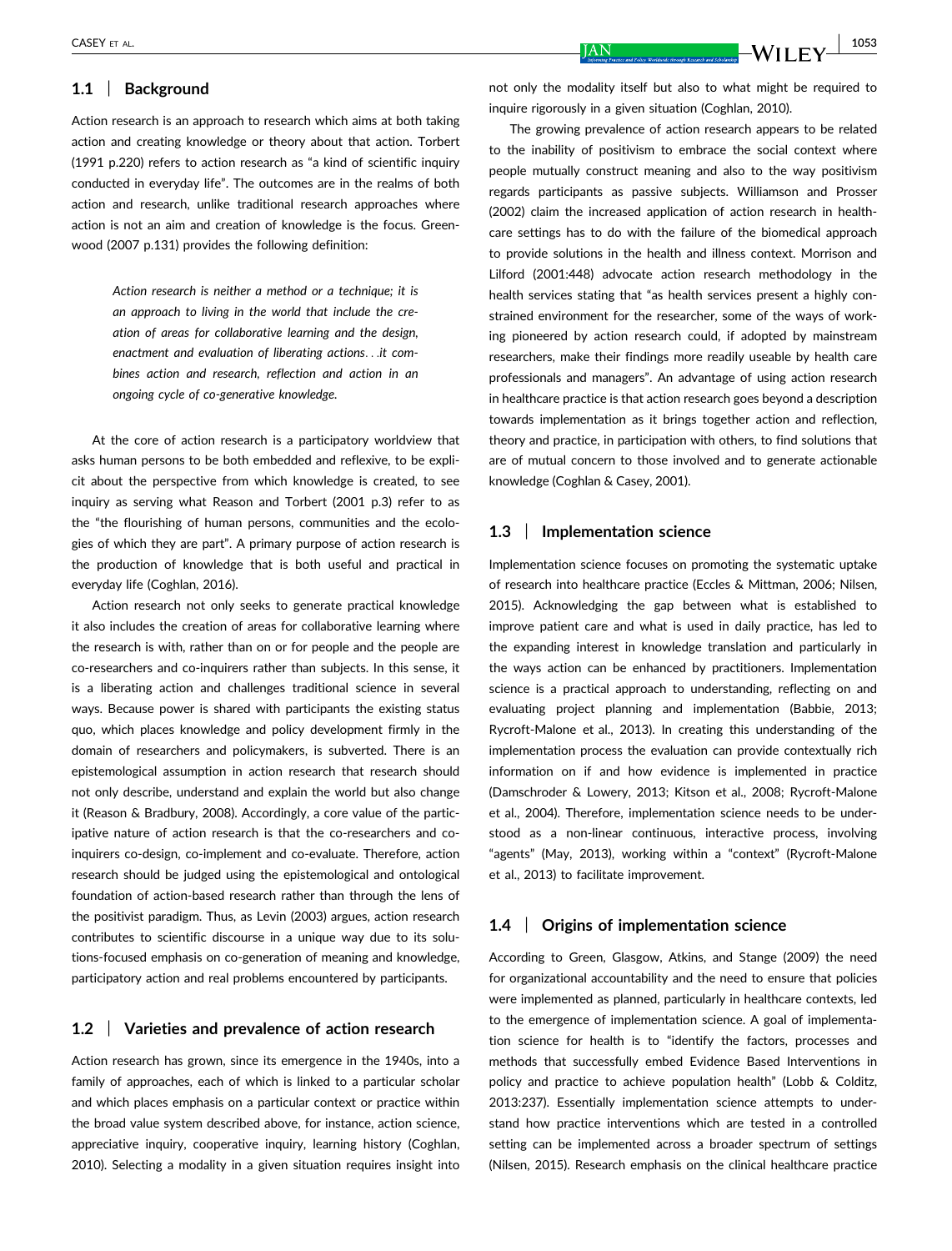1054 WII FV-JAN CASEY ET AL.

paradigm, of necessity must focuses on what can be standardized and controlled to enhance reproducibility. This "serves as the gold standard for health services research ...the branch of health care research where implementation science was first cultivated" (Sobo, Bowman, & Gifford, 2008 p.1531). It is to be expected therefore that in more recent times, the focus of implementation science has focused more on ways to accelerate the translation of research– tested interventions into policy and practice within "complex adaptive systems" (Best, 2011 p.eix). This would hasten implementation of discovery research for use by decision makers not only in specific practice settings but also in more widespread clinical healthcare contexts. Influencing factors on the use of evidence in practice relate to characteristics of the intervention (cost), research design such as participants that are non-representative of the target population, research context and culture of the practice setting (Glasgow & Emmons, 2007).

Another focus of implementation science is to address the information gap along the research-to-practice continuum as guidelines are needed to enable practitioners and decision-makers to apply and evaluate the use of evidence based initiatives across populations and different settings. Because of its nascent status, implementation science has not touched on this area. Whereas there are many examples of action research being used to simultaneously introduce change as well as guidelines to govern the new procedure. Moreover, improved use of evidence-based interventions through participatory research will expedite the use of these innovations by the inclusion of policy and practice stakeholders (Lobb & Colditz, 2013). Sobo et al. (2008 p.1531) suggests that implementation science "assumes that the best way to deal with real-world contingencies is to bring them into the research process, for example by incorporating participatory research strategies". Action research is not mentioned along the stakeholder engagement continuum (Lobb and Colditz (2013), instead statistical modelling to evaluate possible outcomes of an intervention is placed at the lower end, with pragmatic trials somewhere towards the centre and formal partnerships between researchers and those in practice at the higher end of the continuum.

Incorporation of systems thinking from an organizational context and providing measures of establishing external validity is difficult in Implementation Science. Green (2008) suggests that because of the contextual nature of research a perfect solution to external validity may not be possible although Lobb and Colditz (2013) argue that improved reporting on external validity to provide better practice based evidence and relevance of research to practice is necessary.

Implementation science can also be used to review major bottlenecks that impede implementation and to understand and evaluate the process thereby optimizing enactment. In this way, barriers can be anticipated and a comprehensive knowledge of the intricacies of implementation and a more likely method of execution can be advanced (Damschroder et al., 2009). Over the last two decades, the theoretical basis of implementation and strategies to facilitate implementation has improved and while implementation science is a relatively new field, its use in health care is supported at an international level by the World Health Organisation which has called for increased implementation of evidence in decision making at practice and policy level and suggested that implementation research is a means of achieving this aim (Peters, Tran, & Adam, 2013). Therefore, its purpose is also to learn from the implementation process and to determine frameworks that signal how implementation may be improved, or indeed rolled out to other contexts.

#### 1.5 | Implementation science frameworks

Implementation science can be viewed as part of a diffusion- dissemination –implementation continuum (Nilsen, 2015), where diffusion is seen as passive and untargeted communication of evidencebased practices, dissemination is the more active and planned spread of information to targeted audiences and implementation is the process of integrating new practices into a clinical setting. Many theories, models and frameworks have been used to gain insight into the factors that constitute success or failure of implementation. Many have emerged from within implementation science while some theories have emerged from psychology, sociology and organization theory (Nilsen, 2015). Early implementation research was empirically driven and paid little attention to the theoretical underpinning of implementation (Nilsen, 2015). According to (Nilsen, 2015), there are five categories of theoretical approaches used in implementation science namely:

- 1. Process models such as Quality Implementation Framework, Ottawa model for research utilisation
- 2. Determinant frameworks such as PARIHS (Promoting Action on Research Implementation in Health Services) and CFIR (Consolidate framework for implementation research)
- 3. Classic change theories such as organizational culture, leadership and organizational learning
- 4. Implementation theories such as normalization process theory
- 5. Evaluation frameworks such as Re-Aim (Reach, Effectiveness, Adoption, Implementation, Maintenance)

While frameworks have a descriptive purpose and theories may have some predictive capacity and models can be used to describe and guide a process, in truth "neither models nor frameworks specify the mechanisms of change; they are typically more like checklists of factors relevant to ...implementation." (Nilsen, 2015:3). Classic change theories are also criticized for their passivity in relation to action models on the basis that while they describe and explain how change occurs they are "without ambitions to actually bring about the change" (Nilsen, 2015 p.7).

The PARiHS framework represents one of the first multidimensional frameworks to capture the complexity of implementing evidence-based practice, linking evidence, context and facilitation (Rycroft-Malone et al., 2004). It emerged from the acknowledge that the characteristics of the evidence, the context and facilitation process could have an impact on successful implementation in health care.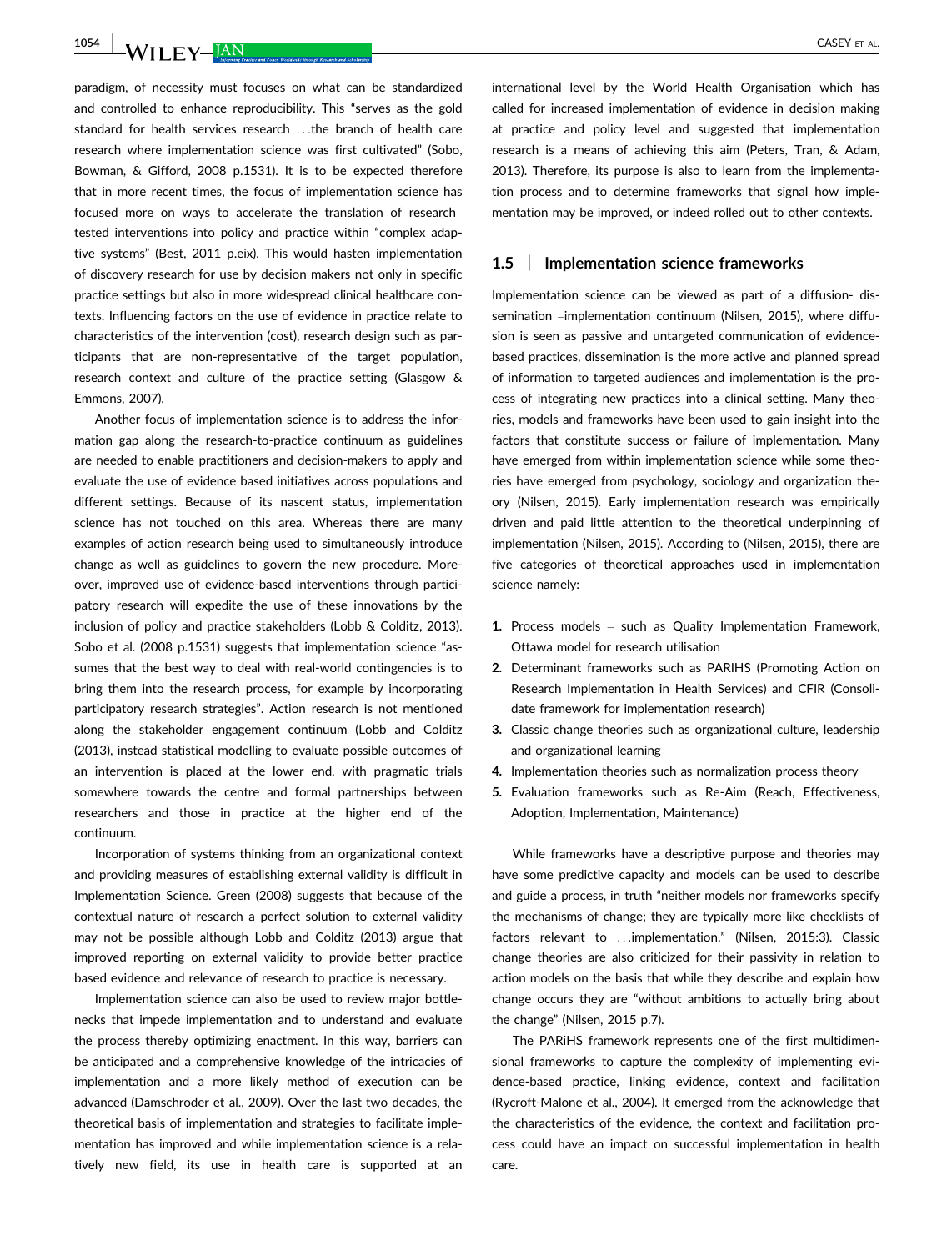May (2006) developed another model for assessing and evaluating complex interventions in health care. This model used four domains, namely: "interactional workability", "relational integration", "skill-set workability" and "contextual integration", with the aim of understanding how new methodologies and particularly new technologies, became embedded in health care. This lead to the development of a theory of action, called the Normalization Process Theory in 2009 (May & Finch, 2009). This process theory explained how new thinking became embedded into health care. It specifically explored implementation and change with reference to the role of change agents (May & Finch, 2009).

Damschroder et al. (2009) describe the "Consolidated Framework for Implementation Research" (CFIR). This promoted a more universal implementation theory focusing on factors have an impact on successful implementation across multiple contexts. This framework listed the five domains – intervention characteristics, outer and inner settings, traits of the individuals and the process for implementation. Within these five domains, there are 37 constructs and sub-constructs. Eight constructs were additionally identified related to the intervention such as evidence of strength and quality, adaptability, four related to the outer setting such as patent needs and resources, 12 constructs relate to the inner setting such a culture and leadership, five constructs relate to the individual characteristics and eight constructs relate to the implementation process such as planning, evaluating and reflecting.

These constructs can be used as implementation and evaluation criteria to structure analysis around the impact of processes on outcomes. The idea behind CFIR was to: "help advance implementation science by providing consistent taxonomy, terminology and definitions on which a knowledge base of findings across multiple contexts can be built" (Damschroder et al., 2009 p.2). There is acknowledgement that adaptation is part of the model as "without adaptation, interventions usually come to a setting as a poor fit, resisted by individuals who will be affected by the intervention and require an active process to engage individuals to accomplish implementation" (Damschroder et al., 2009 p.3). To complement its use, a "process" or "action theory" is needed – and action research could easily accomplish this requirement. Nilsen (2015) acknowledges that there is some overlap between these five categories and suggests that a single theory that focuses on single aspect of implementation will not provide the full picture and suggest that combining multiple theoretical approach may offer a more complete understanding. In a review of the literature on the use of the CFIR, Kirk et al. (2016) highlighted its use in several contexts, but suggested that justification for its use should be provided by the researchers. They argue that a more in-depth use of this and other frameworks is needed to advance the field of implementation science.

## 2 | DISCUSSION

The question arises as to how action research and implementation science may be understood in relation to one another within the

context of action-oriented research approaches in health care. One point of divergence between the approaches is that implementation science focuses on implementing existing research evidence in health care practice and policy-making. Action research can be used to implement existing evidence but also has a broader focus and can entail developing as well as implementing evidence. It is also more useful in contexts where there is conflicting or unclear research evidence as those most affected are co-researchers in the process.

The element of stakeholder participation which is a crucial component of any action research project does not receive the same attention in implementation science. Yet, our experience suggests that success is often dependent on the inclusion of key stakeholders in the design process rather than the comprehensiveness and application of any particular framework. Green and Glasgow (2006) suggest that such participatory research requires continuous two-way communication between researchers and stakeholders to explore the needs of those in practice and the development of interventions for a better fit with reality. Action research approaches, are predicated on involving stakeholders as participants rather than subjects in research (Reason & Bradbury, 2008). Implementation science is seen as more directly influencing knowledge translation but when knowledge translation is defined as "the exchange, synthesis and ethically sound application of knowledge to improve health and provide more effective health services" (Thomas, Menon, Boruff, Rodriguez, & Ahmed, 2014:1), we suggest that action research can assist this process due to its emphasis on participation, inclusivity and cogeneration of knowledge. Indeed, we have found over the course of undertaking and supervising research projects, that implementation science frameworks are useful tools in designing and implementing change initiatives but that inclusion of participants is a key element in successful change initiatives.

Another difference between action research and implementation science is that action research aims to create and/or add to existing theoretical and practical knowledge, something which does not appear as an overt objective in implementation science. Yet our experience, as researchers as supervisors, in the co-creation and dissemination of knowledge has highlighted for us the importance of this activity. Theoretical frameworks that emerge from action research projects can be interrogated and augmented by others, thus providing a theoretical scaffold for further knowledge creation.

Implementation science is defined as the scientific study of approaches to promote the systematic uptake of research findings and other evidence-based practices (EBP) into practice and is sometimes presented as the "parent" of all approaches to promote change and translation of evidence based research to practice particularly by those not aware of the chronology of development of these two broad concepts. From the perspective of action research, implementation is only one step in the cycle and can only proceed consequent to constructing and planning, be followed by evaluation and be the basis for enacting further cycles. From our perspective action, research is the "parent" approach as it begins with the experience of context, the questions which arise, how these questions are constructed as meaningful and relevant, what actions are planned, taken and evaluated.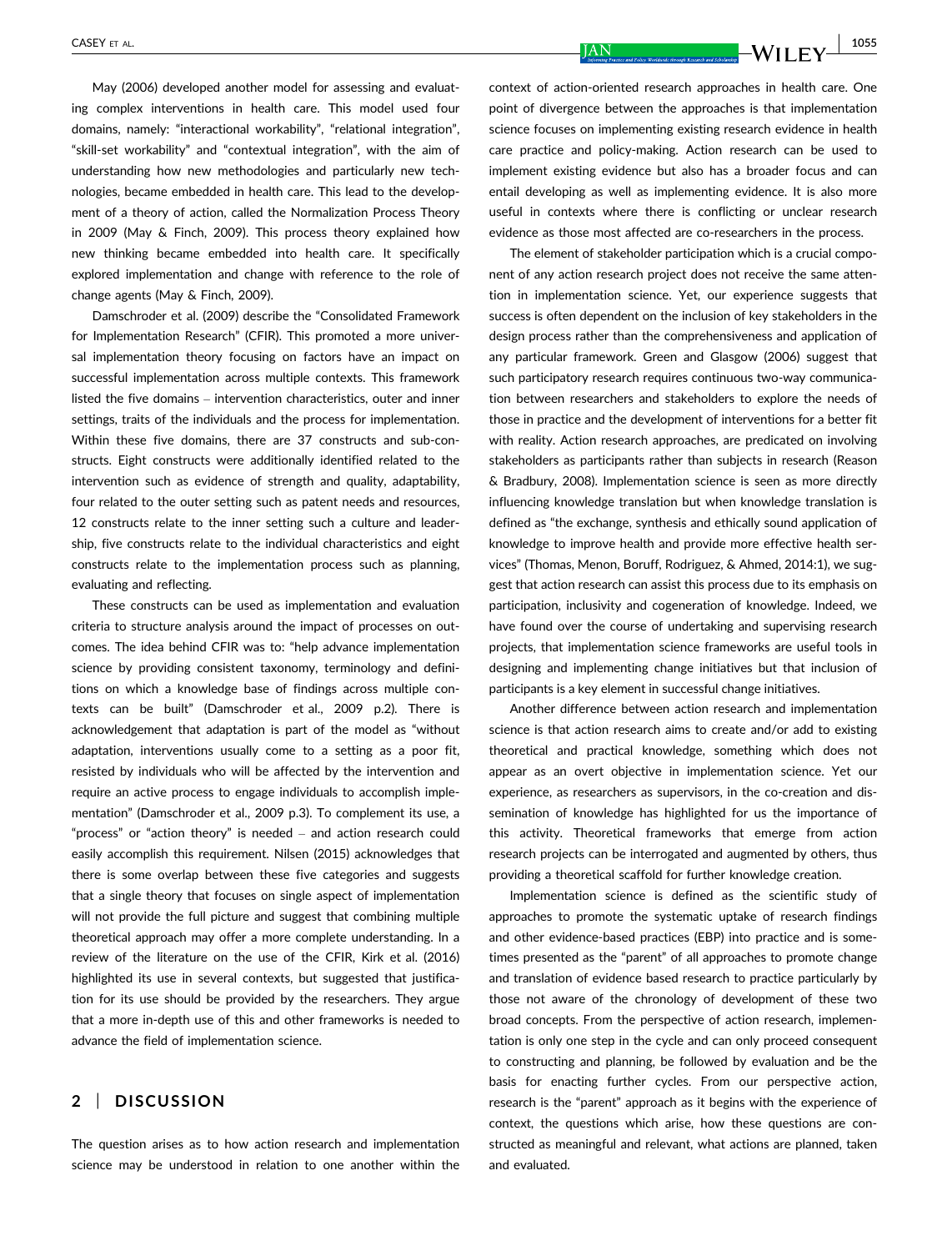1056 WII FY-JAN CASEY ET AL.

The presence of gaps between knowledge and practice is well documented and a range of approaches such as action research and implementation science attempt to address this. Herein lies another source of tension between these two concepts—particularly where science is seen as cold, straight, detached and having certainty and research as warm and risky (Latour, 1998 cited in Nowotny, Scott, & Gibbons, 2001). While there continues to be some debate as to what we might mean by "scientific" in the realm of action research, on the surface the use of the term "implementation science" suggests a scientific method in comparison to the term "action research", a view that has no substance (Argyris, Putnam, & Mclain Smith, 1985; Cassell & Johnson, 2006; Coghlan, 2011; Susman & Evered, 1978). The value of researching the implementation process while the process is ongoing through action research can sometimes be interpreted as non-scientific, simply because it is seen as moving away from the planned research approach and into the more subjective process. In this context, getting the "tried and tested" evidence into practice becomes imperative particularly if the anticipated outcome is a clinical improvement in patient care. In our experience, the more that is learnt about factors that influence the process of implementation, the more enlightened are those attempting to implement the process. In the past, frameworks for change management denoted the broad organizational and sometimes process issues to consider when planning change. Implementation science in many ways constitutes the new change management framework and this is the value these frameworks add to implementing evidence-based practice. However, these frameworks say little about the process itself. This is where action research as a process methodology complements all frameworks for change management —regardless of context (Whitehead, 2005). Thus, implementation science focuses on implementing research evidence in healthcare practice and policy-making while action research has a broader focus on what is researched and for whom, who creates what is researched and how those most affected are co-designers, co-implementers, co-evaluators, in short, are co-researchers in the entire process.

Because of this broader focus, attention has been given in the action research literature to issues that have been acknowledged in implementation science but not explored in detail. For example, it has been acknowledged that reflection by individuals on their practice should be an essential component of implementing evidencebased changes (Melynk & Fineout-Overholt, 2011), but it is in the action research literature that reflection within the process of introducing changes in clinical practice has been explored in detail. Similarly, attention has been given to ethics in the action research literature where it has been highlighted that existing positivist-based ethical guidelines do not sufficiently address the complexity of the action research process, described (Coghlan & Shani, 2005). Accordingly, ethical guidelines which take into account the complexity of doing research with rather than on people, but which also prioritize the rights of participants and concern for their well-being, have been developed (Brydon-Miller, 2012). These guidelines could be equally relevant to implementation science. In practice, we have found that

students taking an action research approach have benefited from the frameworks developed in implementation science and similarly students taking and implementation science approach have been found integration of the participatory, reflective and ethical principles underpinning action research to be invaluable.

Reason and Bradbury (2008) contend that action research appeals to researchers who wish to make positive changes in the world. The same is true of those undertaking implementation science since in health care, both approaches are usually concerned with implementation of changes in practice. However, there is some confusion in the literature as to how the two research approaches relate to each other. Some authors describe the integration of participatory action research (PAR) approaches into implementation science projects (Bailie, Matthews, Brands, & Schierhout, 2013; Goodyear-Smith, Jackson, & Greenhaigh, 2015). Others take an action research approach but draw on theoretical frameworks from the implementation science field (Breimaier, Halfens, & Lohrmann, 2015; Brown & McCormack, 2011; Heyrani et al., 2012; Murphy, 2015). As highlighted earlier, action research is not a single approach but a family of approaches, yet in the implementation science literature, participatory action research (PAR) appears to be the only form of action research drawn on (Leykum, Pugh, Lanham, Harmon, & McDaniel, 2009).

#### 2.1 | Implications for nursing

One of the most important nursing roles is to ensure the provision of quality care using the best available evidence to underpin practice. Action research and/or in combination with implementation science framework can help to translate evidence into practice. Consequently, nurses need to be familiar with both these approaches to ensure successful application. There are many situations where action research has been used to address an emerging practice question and there are other situations where the evidence has already been created elsewhere and which now needs to be implemented in a different context.

The use of an implementation science framework within an action research approach has much to offer in this context. An important implication for nursing is the potential reduction in the research -practice time lag by taking an overarching action research approach and incorporating an implementation science framework in its structure. Furthermore, this dual use of action research and an implementation science framework also lends itself to a practice research evaluation strategy and contributes to sustainability of outcomes.

## 3 | CONCLUSION

Getting research evidence into practice for a more effective and sustainable healthcare service is critical for nurses. In addition, finding ways to reduce the research- practice gap is critical for patient safety, positive patient outcomes and the provision of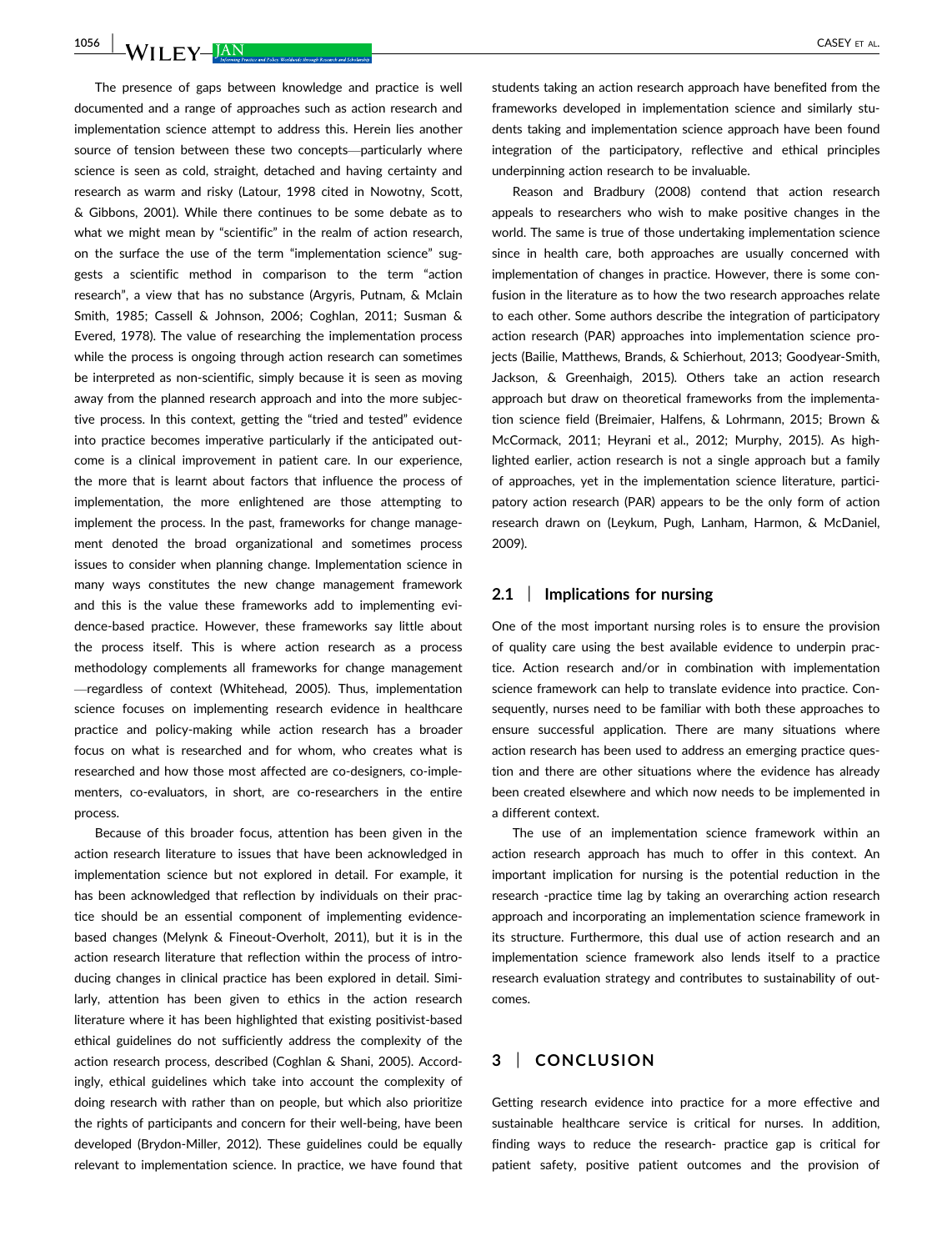optimum patient care. Therefore, implementation and evaluation should be considered in the research design as well as the inclusion of end-users. These concepts are embodied in action research. In addressing the question it appears that implementation science could benefit from the adoption of an action research process approach.

#### CONFLICT OF INTEREST

No conflict of interest has been declared by the authors.

#### AUTHOR CONTRIBUTIONS

All authors have agreed on the final version and meet at least of the following criteria [recommended by the ICMJE ([http://www.icmje.](http://www.icmje.org/ethical_1) [org/ethical\\_1](http://www.icmje.org/ethical_1) author.html)]:

- substantial contributions for conception and design, acquisition of data, or analysis and interpretation of data;
- drafting the article or revising it critically for important intellectual content

#### ORCID

Mary Casey **http://orcid.org/0000-0003-3305-0074** 

#### REFERENCES

- Argyris, C., Putnam, R., & Mclain Smith, D. (1985). Action science. San Francisco, CA: Jossey-Bass.
- Babbie, E. (2013). The practice of social research. Belmont, CA: Wadsworth Cengage Learning.
- Bailie, R., Matthews, V., Brands, J., & Schierhout, G. (2013). A systemsbased partnership learning model for strengthening primary healthcare. Implementation Science, 8, 143.
- Best, A. (2011). Systems thinking and health promotion. American Journal of Health Promotion, 25(4), eix.
- Breimaier, H. E., Halfens, R. J., & Lohrmann, C. (2015). Effectiveness of multifaceted and tailored strategies to implement a fall-prevention guideline into acute care nursing practice: A before-and-after, mixedmethod study using a participatory action research approach. Bio Med Central (BMC) Nursing, 14, 18.
- Brown, D., & McCormack, B. G. (2011). Developing the practice context to enable more effective pain management with older people: An action research approach. Implementation Science, 6, 9.
- Brydon-Miller, M. (2012). Addressing the ethical challenges of community-based research. Teaching Ethics, 12(2), 157–162.
- Cassell, C., & Johnson, P. (2006). Action research: Explaining the diversity. Human Relations, 59(6), 783–814.
- Coghlan, D. (2010). Seeking common ground in the diversity and diffusion of action research and collaborative management research action modalities: Toward a general empirical method. In W. A. Pasmore, A. B. Shani & R. W. Woodman (Eds.), Research in organizational change and development 18 (pp. 149–181). Brinkley, UK: Emerald.
- Coghlan, D. (2011). Action research: Exploring perspective on a philosophy of practical knowing. Academy of Management Annals, 5, 53–87.
- Coghlan, D. (2016). Retrieving the philosophy of practical knowing for action research. International Journal of Action Research, 12(1), 84–107.
- Coghlan, D., & Casey, M. (2001). Action research from the inside: Issues and challenges of doing action research in your own hospital. Journal of Advanced Nursing, 35(3), 674–682.
- Coghlan, D., & Shani, A. B. (2005). Roles, politics and ethics in action research design. Systemic Practice and Action Research, 18(6), 533–546.
- Coghlan, D., & Shani, A. B.(2017). Inquiring in the present tense: The dynamic mechanism of action research. Journal of Change Management, 17(2), 121–137.
- Damschroder, L. J., Aron, D. C., Keith, R. E., Kirsh, S. R., Alexander, J. A., & Lowery, J. C. (2009). Fostering implementation of health services research findings into practice: A consolidated framework for advancing implementation science. Implementation Science, 4, 50.
- Damschroder, L. J., & Lowery, J. C. (2013). Evaluation of a large-scale weight management program using the consolidated framework for implementation research (CFIR). Implementation Science, 8, 51.
- Eccles, M. P., & Mittman, B. S. (2006). Welcome to implementation science. Implementation Science, 1, 1.
- Glasgow, R. E., & Emmons, K. M. (2007). How can we increase translation of research into practice? Types of Evidence Needed Annual Review of Public Health, 28, 413–433.
- Goodyear-Smith, F., Jackson, C., & Greenhaigh, T. (2015). Co-design and implementation research: Challenges and solutions for ethics committees. BMC Medical Ethics, 16, 78.
- Green, L. W. (2008). Making research relevant: If it is an evidence-based practice, where's the practice-based evidence? Family Practice, 25 (Suppl. 1), 20–24.
- Green, L. W., & Glasgow, R. E. (2006). Evaluating the relevance, generalization and applicability of research: Issues in external validation and translation methodology. Evaluation and the Health Professions, 29(1), 126–153.
- Green, L. W., Glasgow, R. E., Atkins, D., & Stange, K. (2009). Making evidence from research more relevant, useful and actionable in policy, program planning and practice: Slips "twixt cup and lip. American Journal of Preventive Medicine, 37, S187–S191.
- Greenwood, D. (2007). Pragmatic action research. International Journal of Action Research, 3, 131–148.
- Heyrani, A., Maleki, M., Marani, A. B., Ravagi, H., Sedaghat, M., Jabbari, M., ... Abdi, Z. (2012). Clinical governance implementation in a selected teaching emergency department: A systems approach". Implementation Science, 7, 84.
- Kirk, M. A., Kelley, C., Yankey, N., Birken, S. A., Abadie, A., & Damschoder, L. (2016). A systematic review of the use of the Consolidated Framework for Implementation Research. Implementation Science, 11, 72.
- Kitson, A., Rycroft-Malone, J., Harvey, G., McCormack, B., Seers, K., & Titchen, A. (2008). Evaluating the successful implementation of evidence into practice using the PARiHS framework: Theoretical and practical challenges. Implementation Science, 8, 1.
- Latour, B. (1998). From the world of science to the world of research?. Science In Nowotny, H., Scott P. and Gibbons M., (2001). Re-Thinking Science (p. 2). Cambridge, Polity Press: Knowledge and the public in an age of uncertainty.
- Levin, M. (2003). Action research and the research community. Concepts and Transformation, 8, 75–280.
- Lewin, K. (1946). Resolving Social Conflicts. Washington, DC: American Psychological Association.
- Lewin, K. (1997). Action research and minority problems. In K. Lewin (Eds.), Resolving social conflicts (pp. 143–154). Washington, DC: American Psychological Association. (original publication, 1946).
- Leykum, L. K., Pugh, J., Lanham, H. J., Harmon, J., & McDaniel, R. (2009). Implementation research design: Integrating participatory action research into randomized controlled trials. Implementation Science, 4, 69.
- Lobb, R., & Colditz, G. A. (2013). Implementation Science and its application to population health. Annual Review of Public Health, 34, 235–251.